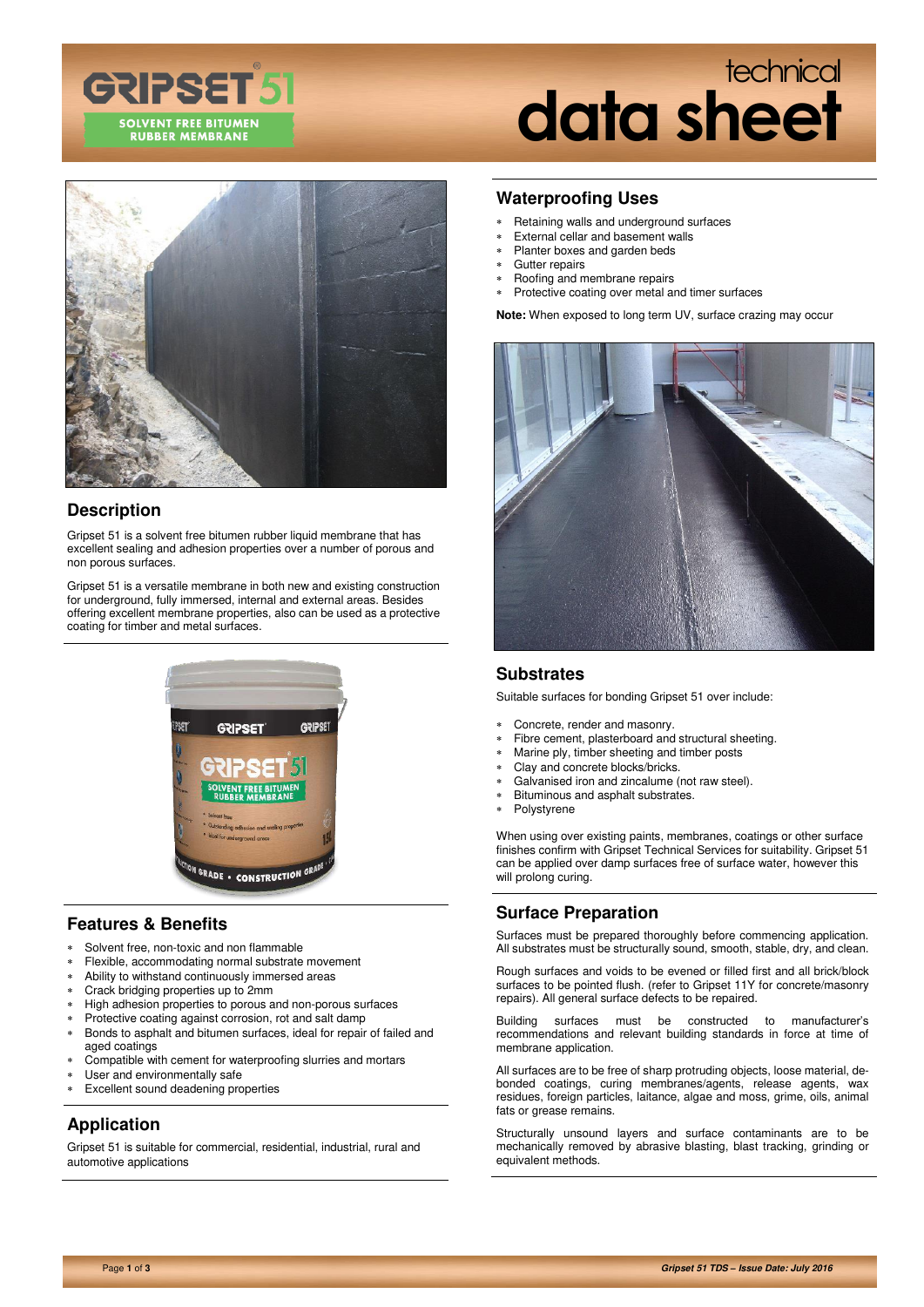

# technical **data sheet**

## **Priming**

Gripset 51 membrane must be applied onto primed surfaces:

**Gripset 51 diluted 1:3 with water** – for porous surfaces. Mix 51 with water until a smooth homogenous consistency is formed. Apply liberally to the total surface area by brush or roller

**Gripset 51 diluted 1:1 with water –** for non porous surfaces. Mix 51 with water until a smooth homogenous consistency is formed. Apply liberally to the total surface area by brush or roller. Alternatively, **Gripset OP Primer** can be used

**Gripset 11Y slurry** – immersed areas, extremely porous surfaces asphalt/bitumen surfaces and existing coatings (suitability over existing coatings to be checked with Gripset Technical services before commencing). Mix Gripset 11Y in equal volumes to the following ratios: 1 part Gripset 11Y + 1 part Portland cement + 1 part fine wash sand, mix to form homogenous slurry. Brush apply to substrate at coverage of 1 litre per 3m<sup>2</sup>. Membrane is to be applied over primer slurry while primer is in a damp/wet state, i.e. "wet on wet" application

**Gripset P10 or E60 primer** – for surfaces with residual moisture or subject to rising damp. Refer to individual data sheets for specific coverage details. Allow respective primer to dry for a minimum 24 hours before applying membrane.

**Note: Refer to data sheets for above primers before using** 

## **Detailing**

All critical areas such as joints, junctions, movement zones, penetrations drainage points and cracks are to be correctly sealed and detailed prior to membrane application.

| Voids, gaps and undulating<br>surfaces in concrete/masonry | Filled and evened with Gripset 11Y<br>repair mortar compound.                                                                                     |
|------------------------------------------------------------|---------------------------------------------------------------------------------------------------------------------------------------------------|
| Static cracks up to 1mm:                                   | Filled with Gripset SB, followed by<br>Gripset RF reinforcement                                                                                   |
| Live cracks and cracks >1mm:                               | Filled with Gripset SB followed by<br>Elastoproof Joint Band                                                                                      |
| <b>Bond Breaker:</b>                                       | Elastoproof Joint Band to wall/floor<br>junctions and wall/wall junctions.                                                                        |
| <b>Movement or Expansion</b><br>Joints:                    | Elastoproof Joint Band                                                                                                                            |
| Penetrations, Pipes, Drain<br>outlets:                     | Elastoproof Collars or Gripset SB with<br>Gripset RF Reinforcement where<br>collars cannot be utilised<br>Butyl Squares over leak control flanges |

# **Application and Coverage**

For general waterproofing applications product is to be applied in a minimum of 2 coats at a total minimum coverage of 1.5litres/m² forming a minimum dried film thickness of approximately 1.2mm.

Apply subsequent coats at different directions to the previous coat. Coverage is dependent upon surface condition and will vary accordingly as uneven and porous surfaces will require greater coverage to achieve the specified film thickness. Product can be applied by medium nap roller or brush.

#### **Installing Elastoproof Bond Breaker Joint Band**

Measure and cut Elastoproof Joint Band for all wall/floor junction areas. Apply first coat of Gripset 51 membrane to extending 150mm up walls and on to floors, and embed Elastoproof Joint Band into wet bed of liquid membrane, ensuring fabric edges are fully wet out and no air bubbles exist behind the fabric. Rear rubber section of Elastoproof Joint Band is not bonded to substrates. At sections where Joint Band is to be joined, a minimum 50mm overlap is required. Elastoproof Prefabricated Corners are available for both internal  $(90^{\circ})$  and external  $(270^{\circ})$  junctions, enabling Joint Band to overlap and avoid joint at critical areas. If Prefabricated corners are not used, Elastoproof Joint Band is to have bottom leg cut and folded; ensuring fabric is completely bonded with Gripset 51 membrane.



Installing Elastoproof Prefabricated Corners



Installing Elastoproof B50 Bond Breaker Joint Band

#### **Sealing floor wastes & penetrations**

For floor pipes protruding floors, Elastoproof Collars are to be fitted over the neck of the pipe, embedding fabric edges into wet bed of Gripset51 membrane. For sealing penetrations where Elastoproof product cannot be used, seal around base of penetration at abutment to substrate using Gripset SB sealant followed RF Fabric turned up the penetration and embedded into 51 membrane.

For floor wastes that are finished level with the floor, the Gripset 51 membrane with Gripset RF Fabric embedded is to be dressed down into the waste outlet at a minimum 50mm ensuring the perimeter of the pipe/substrate abutment is sealed.

For leak control flanges apply Gripset SB or compatible sealant around edges of flange at interface with floor substrate. Gripset 51 membrane with Gripset RF Fabric embedded is to be applied over edges of flange at floor substrate abutment until total perimeter is sealed. Return 51 membrane down into flange. For alternative sealing option see Elastoproof Butyl Squares.

When the detailing application has been completed apply Gripset 51 membrane to the total floor area and to wall and floor areas as required. A continuous seamless membrane should be the final finish to the total area upon completion of the waterproofing membrane application.